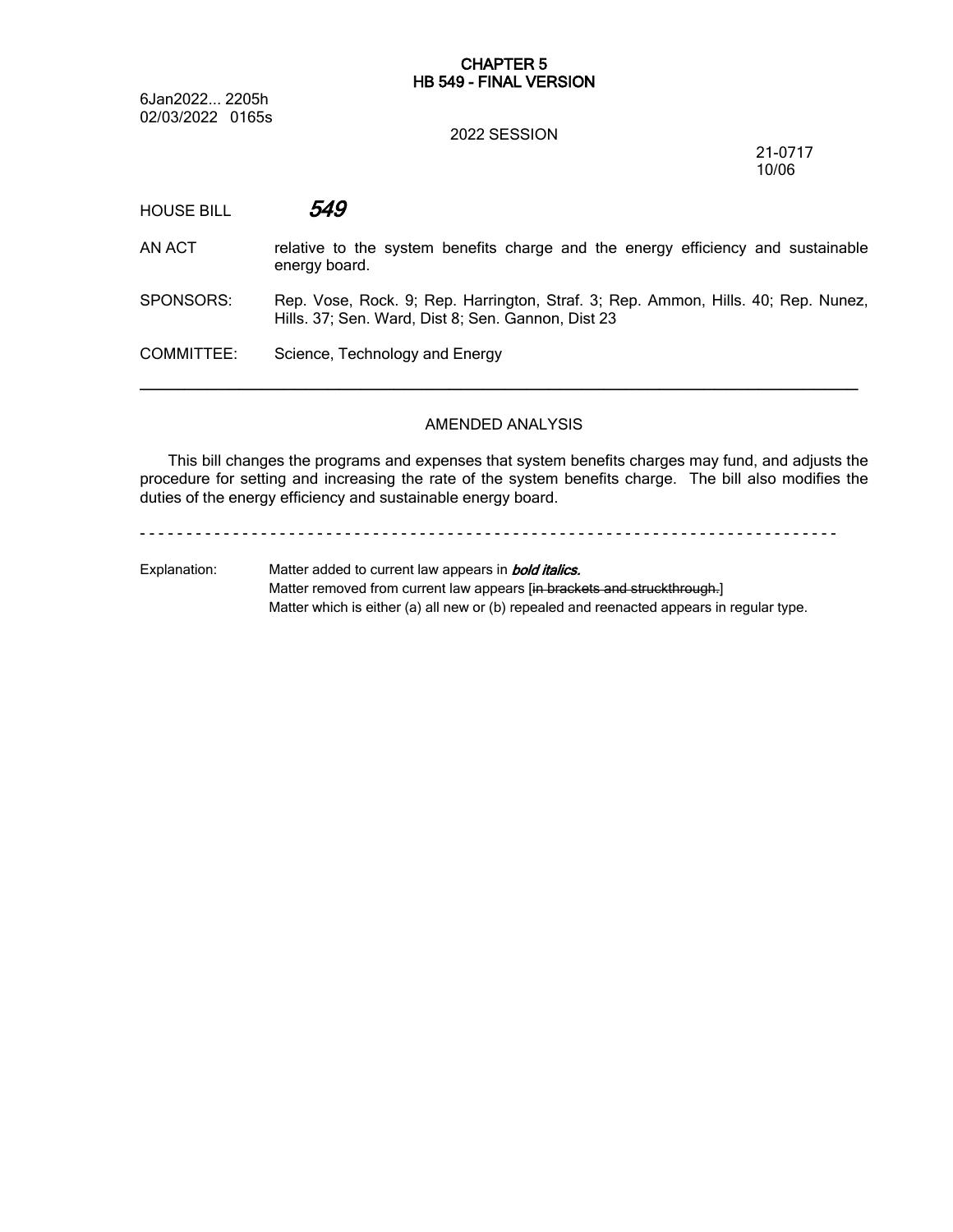6Jan2022... 2205h 02/03/2022 0165s 21-0717

10/06

#### STATE OF NEW HAMPSHIRE

#### *In the Year of Our Lord Two Thousand Twenty Two*

# AN ACT relative to the system benefits charge and the energy efficiency and sustainable energy board.

*Be it Enacted by the Senate and House of Representatives in General Court convened:*

5:1 Restructuring Policy Principles; System Benefits Charge. Amend RSA 374-F:3, VI to read as follows: 1 2

VI. Benefits for All Consumers. Restructuring of the electric utility industry should be implemented in a manner that benefits all consumers equitably and does not benefit one customer class to the detriment of another. Costs should not be shifted unfairly among customers. 3 4 5

6

# *VI-a. System Benefits Charge.*

*(a)* A nonbypassable and competitively neutral system benefits charge applied to the use of the distribution system may be used to fund public benefits related to the provision of electricity. [Such benefits] *This charge*, as approved by regulators, may [include, but not necessarily be limited to, programs for low-income customers, energy efficiency programs, funding for the electric utility industry's share of commission and department expenses pursuant to RSA 363-A, support for research and development, and investments in commercialization strategies for new and beneficial technologies. Legislative approval of the New Hampshire general court shall be required to increase the system benefits charge. This requirement of prior approval of the New Hampshire general court shall not apply to the energy efficiency portion of the system benefits charge if the increase is authorized by an order of the commission to implement the 3-year planning periods of the Energy Efficiency Resource Standard framework established by commission Order No. 25,932 dated August 2, 2016, ending in 2020 and 2023, or, if for purposes other than implementing the Energy Efficiency Resource Standard, is authorized by the fiscal committee of the general court; provided, however, that no less than 20 percent of the portion of the funds collected for energy efficiency shall be expended on low-income energy efficiency programs. Energy efficiency programs should include the development of relationships with third-party lending institutions to provide opportunities for low-cost financing of energy efficiency measures to leverage available funds to the maximum extent, and shall also include funding for workforce development to minimize waiting periods for low-income energy audits and weatherization.] *fund: (1) Energy efficiency programs. (2) Programs that promote and describe the consumer advantages of energy efficiency* 7 8 9 10 11 12 13 14 15 16 17 18 19 20 21 22 23 24 25 26

*across all ratepayer classes.* 27

30 31

*(3) The electric utility industry's share of commission and department expenses pursuant to RSA 363-A.* 28 29

- *(4) Support for research and development.*
- *(5) Investments in commercialization strategies for new and beneficial technologies.*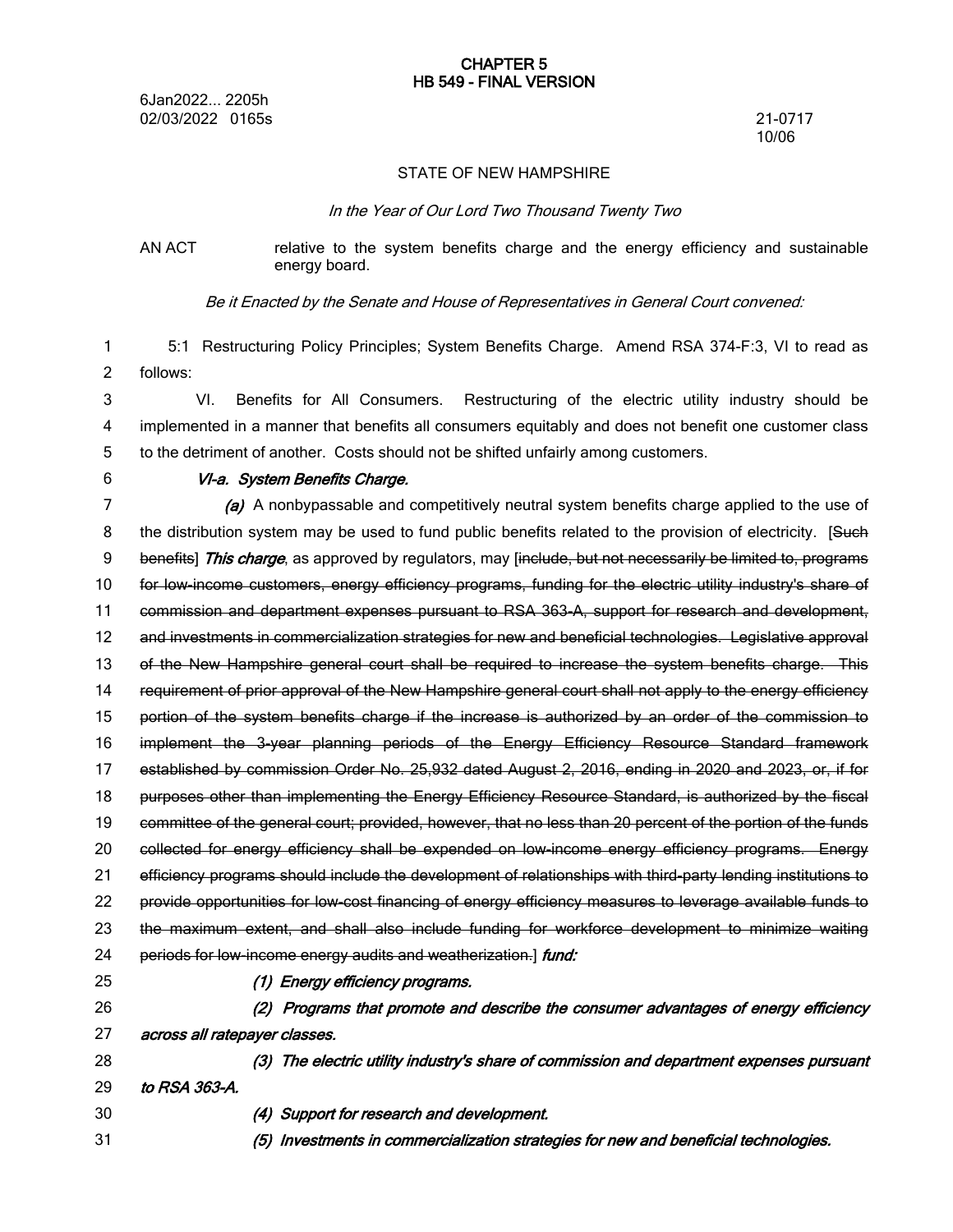## **CHAPTER 5 HB 549 - FINAL VERSION - Page 2 -**

1

*(6) Programs for low-income customers.*

*(b) Up to \$400,000 of system benefits charge funds collected annually shall be used to promulgate the benefits of energy efficiency according to guidelines developed as specified in RSA 125- O:5-a, I(c) as determined by the department of energy.* 2 3 4

5

*(c) No less than 20 percent of the portion of the funds collected for energy efficiency shall be expended on low-income energy efficiency programs.* 6

*(d) Notwithstanding any subsequent commission order to the contrary, the joint utility energy efficiency plan and programming framework and components, including utility performance incentive payments, lost base revenue calculations, and Evaluation, Measurement, and Verification process that* were in effect on January 1, 2021, shall remain in effect until changed by an order or operation of law as *authorized in subparagraphs (3) and (5). The joint utilities shall continue to prepare triennial energy efficiency plans with programming and incentive payments at levels optimized to deliver ratepayer savings as made possible by the funding described as follows:* 7 8 9 10 11 12 13

*(1) Energy efficiency program funding. The budget for joint energy efficiency planning shall be funded through the system benefits charge, local distribution adjustment charges, the energy efficiency fund established pursuant to RSA 125-O:23, revenues available from wholesale energy and ancillary services markets operated by ISO-New England, and energy efficiency carry-forward or carryunder balances detailed in the most recent Performance Incentive and Fund Balance reports; however, the joint utilities shall continue to seek alternative sources of funding to supplement the aforementioned funding sources. Total plan overspending shall be treated as <sup>a</sup> carry-under balance, and not as <sup>a</sup> charge to utility shareholders.* 14 15 16 17 18 19 20 21

*(2) System benefits charge and local distribution adjustment charge funding levels. For* the year 2022, the energy efficiency portion of the system benefits charge shall be set at the level for 2020 *authorized in Order No. 26,323 dated December 31, 2019. The energy efficiency portion of the local distribution adjustment charge shall be set at the level for 2020 authorized in Order No. 26,306 dated October 31, 2019, for Liberty Utilities (Energy North Natural Gas) Corp. and in Order No. 26,303 dated October 29, 2019, for Northern Utilities, Inc. The energy efficiency portion of the system benefits charge and local distribution adjustment charges shall adjust annually beginning January 1, 2023, and shall be calculated using the most recently available 3-year average of the consumer price index (CPI-W) as* published by the Bureau of Labor Statistics of the United States Department of Labor plus 0.25 percent all *as calculated by the department of energy. Utilities subject to commission rate regulation shall submit tariff amendments altering solely the system benefits charge and local distribution adjustment charge as described, reconciled for over and under collections already occurred, as soon after the effective date of this subparagraph as possible, and every December 1 for the upcoming year thereafter.* 22 23 24 25 26 27 28 29 30 31 32 33 34

*(3) 2022-23 plan filing. On March 1, 2022, the joint utilities shall petition the commission* to approve any changes to current program offerings that will be available for the period between May 1, *2022, and January 1, 2024, consistent with the system benefits charge and local distribution adjustment charges described in subparagraph (2). The commission shall issue its order approving or denying the* joint utility request to alter program offerings no later than May 1, 2022. If the commission fails to issue an 35 36 37 38 39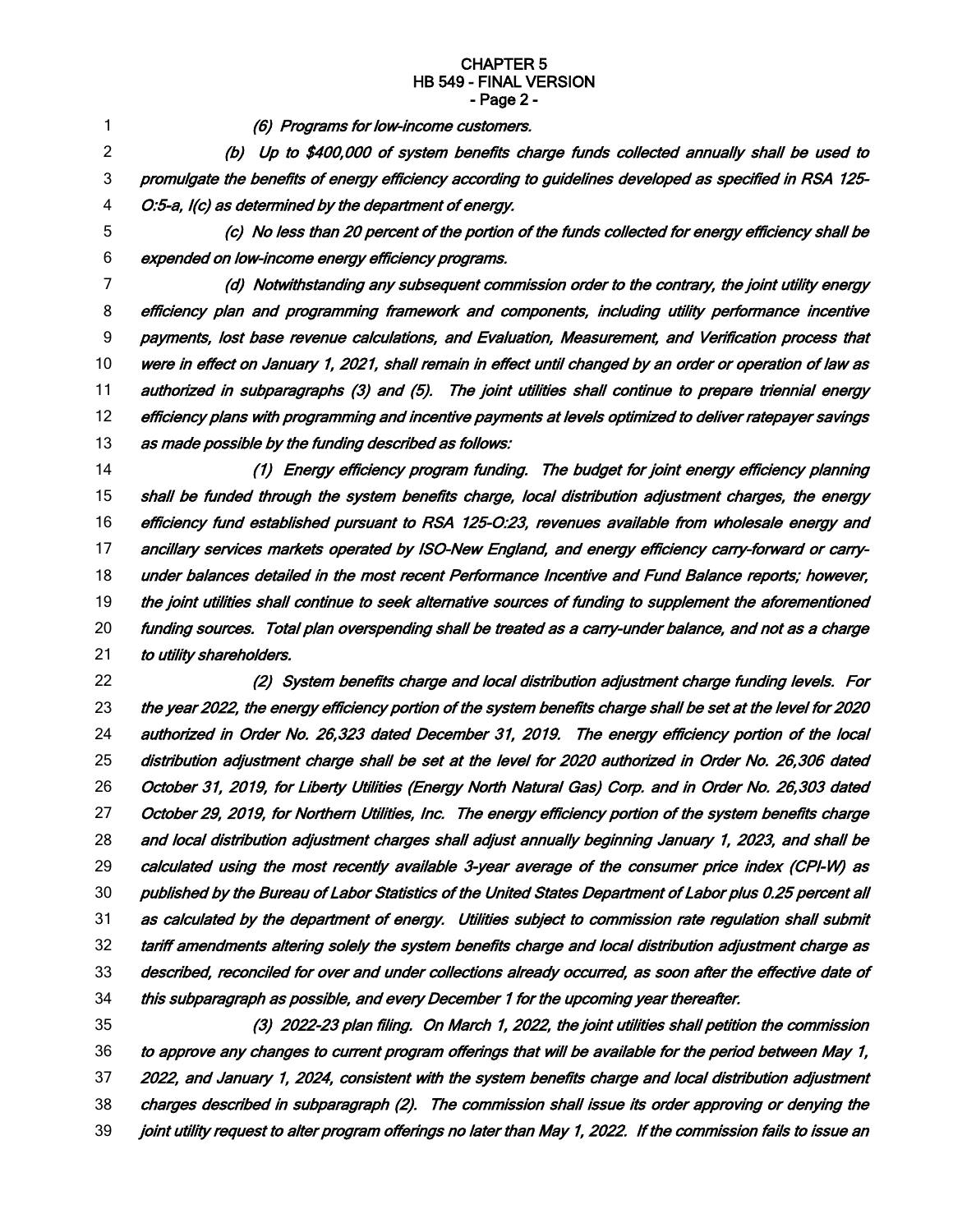#### **CHAPTER 5 HB 549 - FINAL VERSION - Page 3 -**

*order by May 1, 2022, the proposed alterations to programs and budgets shall be deemed approved, except for any changes in performance incentives and recovery of lost base revenues, which the commission shall promptly review and approve by order. If the commission denies <sup>a</sup> 3-year plan or interim program update, the most recent 3-year plan, as updated, shall remain in effect until the commission approves proposed changes to that plan or program update filing.* 1 2 3 4 5

*(4) Cost effectiveness. For the purpose of the March 1, 2022 filing, and future plan offerings, the commission's review of the cost effectiveness shall be based upon the latest completed and available Avoided Energy Supply Cost Study for New England, the results of any Evaluation, Measurement, and Valuation studies contracted for by the department of energy or joint utilities, incorporate savings impacts associated with free-ridership for those programs and measures where such free-ridership may have <sup>a</sup> material impact on savings figures, and use the Granite State Test as the* primary test, with the addition of the Total Resource Cost test as a secondary test. The commission shall use benefit per unit cost as only one factor in considering whether the utilities have prioritized program *offerings appropriately among and within customer classes. In no instance shall an electric utility's planned electric system savings fall below 65 percent of its overall planned energy savings.* 6 7 8 9 10 11 12 13 14 15

*(5) Subsequent plan and update filings. On July 1, 2023, the joint utilities shall petition the commission to approve changes to program offerings for the next 3-year period, consistent with the system benefits charge and local distribution adjustment charges described in subparagraph (2). The* commission shall issue its order approving or denying a joint utility request to alter program offerings no *later than November 30, 2023. Any utility or party may petition the commission to approve interim* program updates prior to the next 3-year planning period on July 1 of any year during which a 3-year plan is not filed. The commission shall issue its order approving or denying the interim program updates by the following November 30. If the commission fails to issue an order on either a 3-year plan or an interim *program update during the year in which <sup>a</sup> petition is filed, the proposed alterations to programs and budgets shall be deemed approved except for changes in performance incentives and recovery of lost base revenues, which the commission shall promptly review and approve by order. If the commission* denies a 3-year plan or interim program update, the most recent 3-year plan, as updated, shall remain in *effect until the commission approves proposed changes to that plan or program update filing. The joint utilities shall present <sup>a</sup> joint energy efficiency plan to the commission for review and approval no less frequently than every 3 years. Up to 5 percent of the overall program budget shall be expended on Evaluation, Measurement, and Verification studies, which the department or joint utilities shall contract for as the department deems necessary to assure program funds are optimized to deliver ratepayer savings and to secure funds available from wholesale energy and ancillary services markets.* 16 17 18 19 20 21 22 23 24 25 26 27 28 29 30 31 32 33

5:2 New Section; Ratepayer-Funded Energy Efficiency Programs for Gas Utilities. Amend RSA 374 by inserting after section 62 the following new section: 34 35

374:63 Ratepayer-Funded Energy Efficiency Programs for Gas Utilities. The commission may authorize a public utility providing natural gas service to participate in and recover costs associated with statewide energy efficiency programs, including any utility-specific aspects of such programs, provided that when the costs of such programs are recovered via the public utility's local distribution adjustment 36 37 38 39